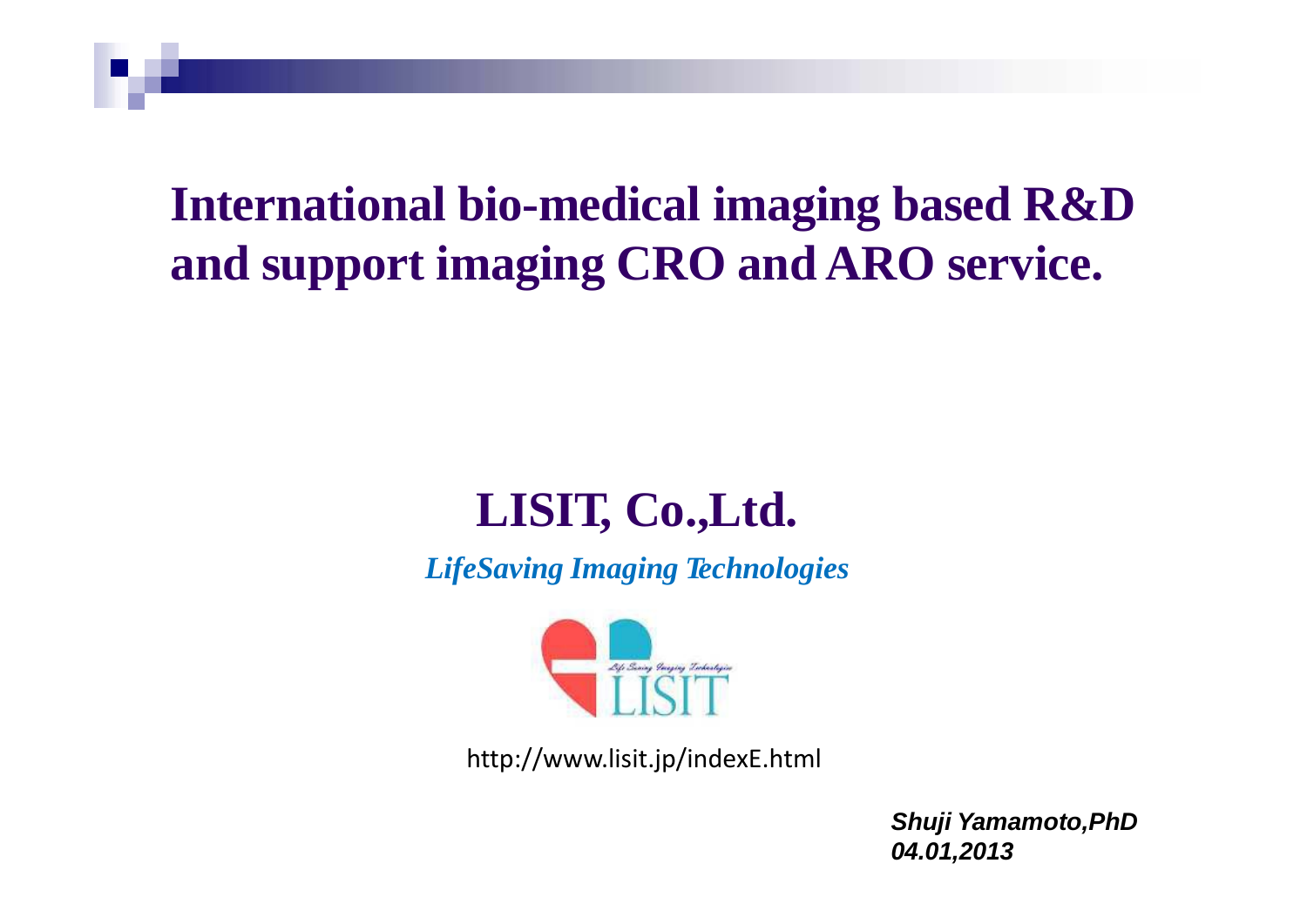

Main Office LISIT,Co.,Ltd. 6-7 Maruyama-cho, Shibuya-Ku, Tokyo, 150- 0044 Phone: +81-3-5428-8291 [E-mail:info@lisit.jp](mailto:info@lisit.jp) URL: Under construction SHUJI YAMAMO, PhD Personal site is <http://sites.google.com/site/t>

exelcraft/

LISIT was established in April 1 2010.

**About Us LISIT, Co.,Ltd**(*LifeSaving Imaging Technologies)* is a first company to fulfil the integration of medical image analysis service , R&D support of medical imaging and assessment of the drug efficacy as mainly technical aspect (radiological technology and medical physics) with first introducing as "Imaging ARO and CRO" support service.

*Imaging ARO and CRO service* 

LISIT have developed long-tailed imaging marker with rapid programing.

*Software development of new imaging biomarker*

Zero footprint Cloud PACS system is also very important to make speed up and safety for the data delivery around the world.

*World Wide Cloud DICOM network*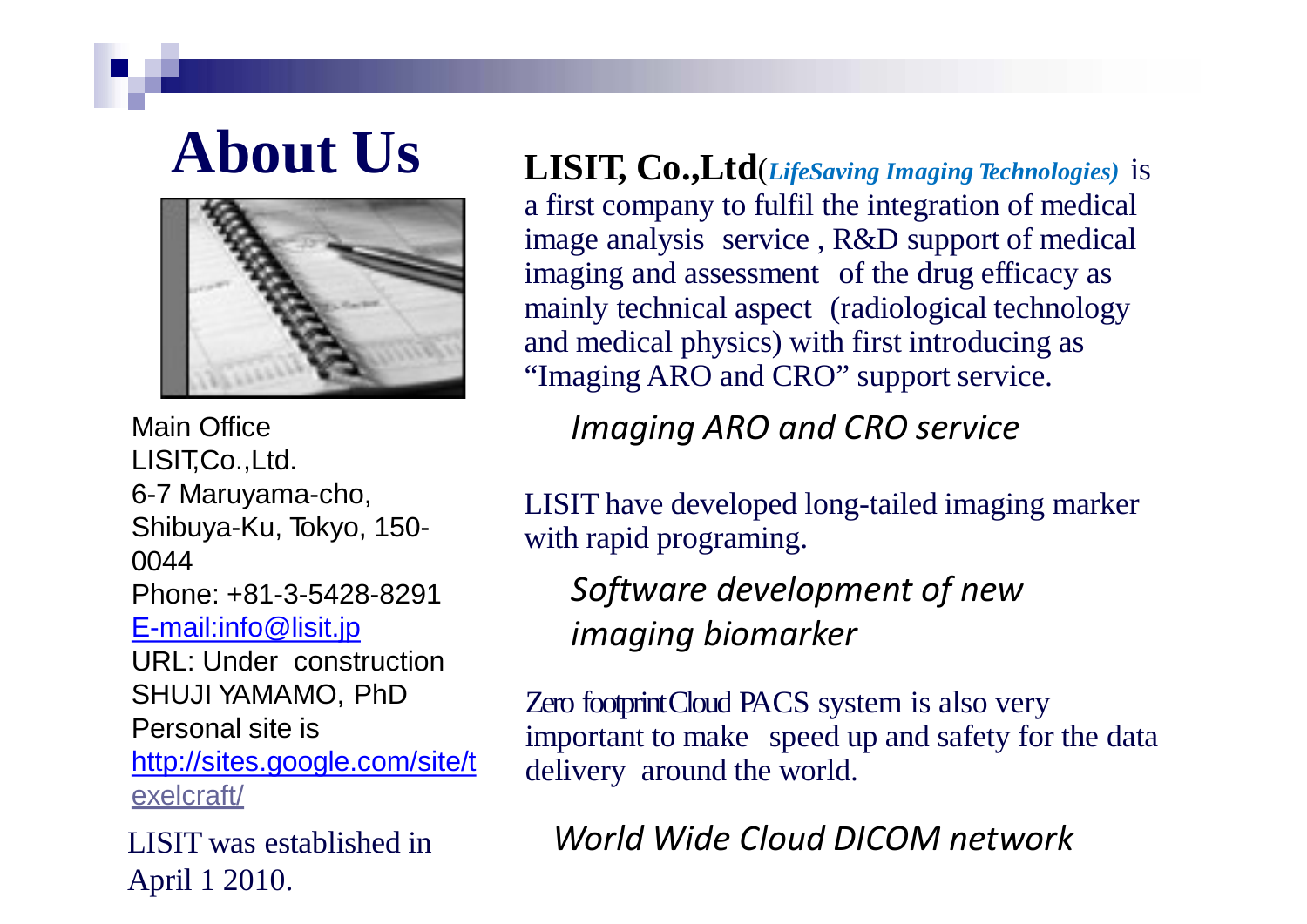## **Executive Officer**

## **Shuji Yamamoto,PhD**

**Experienced in University Hospitals and Cancer related center for more than 15 years**

### **Education・Graduation**

**Osaka University, Graduate School of Medicine Faculty of Medicine, Medical Physics, PhD, March 2003**

### <**Resident Training of Medicine**>

.Research Resident: The 3rd. Term Comprehensive 10-Year Strategy for Cancer Control (BioMedical Imaging Science :Ministry of Health,Japan)

### **Career**

### **Present:**

.LISIT Co.Ltd. CEO

.Tokyo Institute of Technology, The Education Academy of Computational Life Sciences (ACLS), Project Associate Professor.

.National Cancer Center, Research Center for Cancer Prevention and Screening. Visiting Researcher

.Osaka University Hospital, Department of Radiology, Medical Researcher .International Cancer Imaging Society Member (United Kingdom)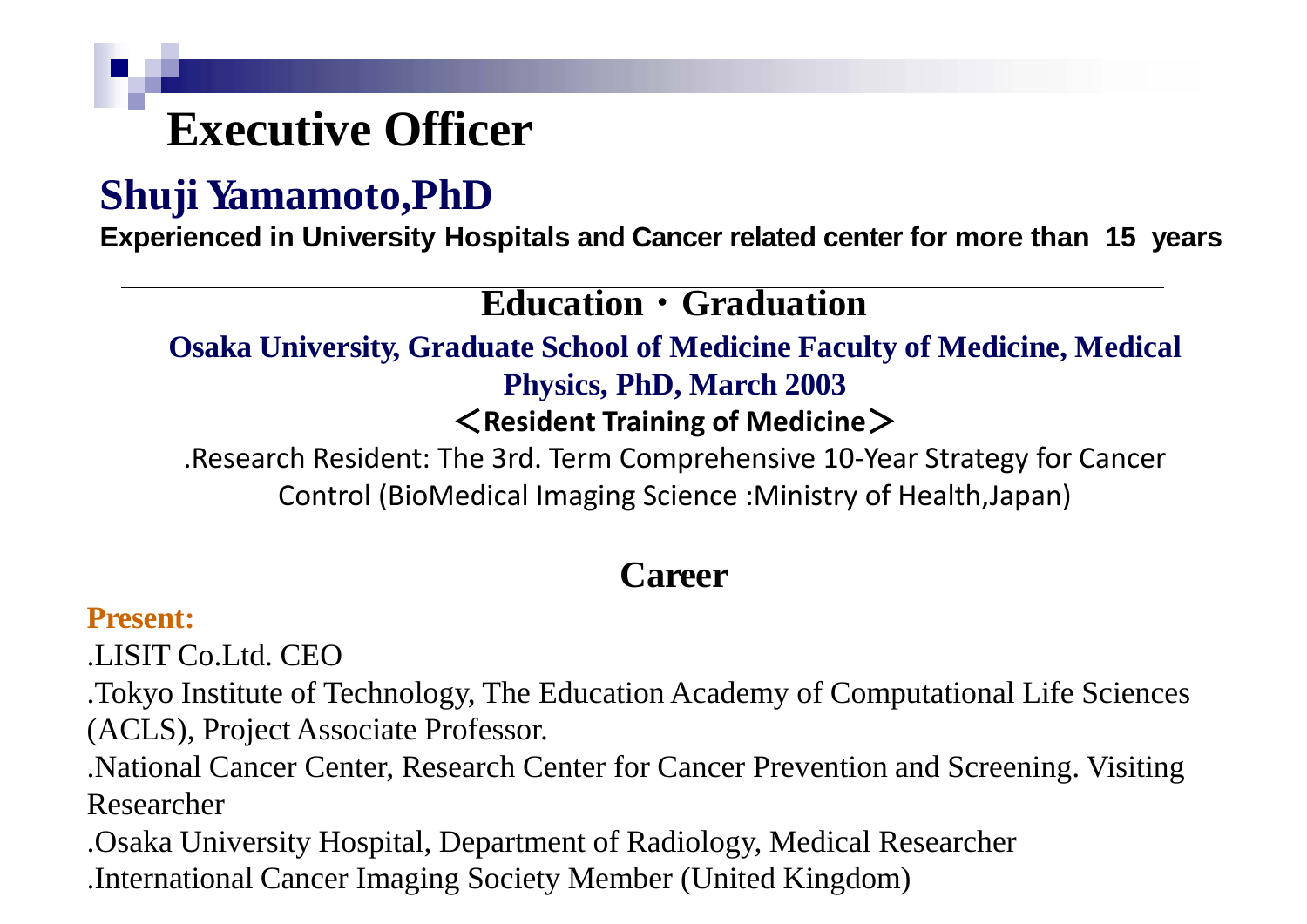#### piversity and Research Facility using LISIT's remote **Support system** Madivastak (Владивосток) **Napiso** Nakhodka  $+ - 4$ (Haxcorra) Hokkaido University Acanch Maraka 露間 Nilpate **Fohoku University (MIYAGI)** Hiroshima Univ. Nacars Hospital(Hiroshima) **The Tokyo University** Busan ・National Cancer Center (TOKYO) **Osaka Univ. Hospital (Osaka)** eshir na **BASTER** 高松 Osaka Medical College Hospital (Osaka) Yamaguchi Univ. Hospital Kobe Univ. Hospital (Hyogo) (Yamaguchi) Kyoto Univ. Hospital (Kyoto) **Koncefainta** Osaka City Univ. (Osaka) 鹿火馬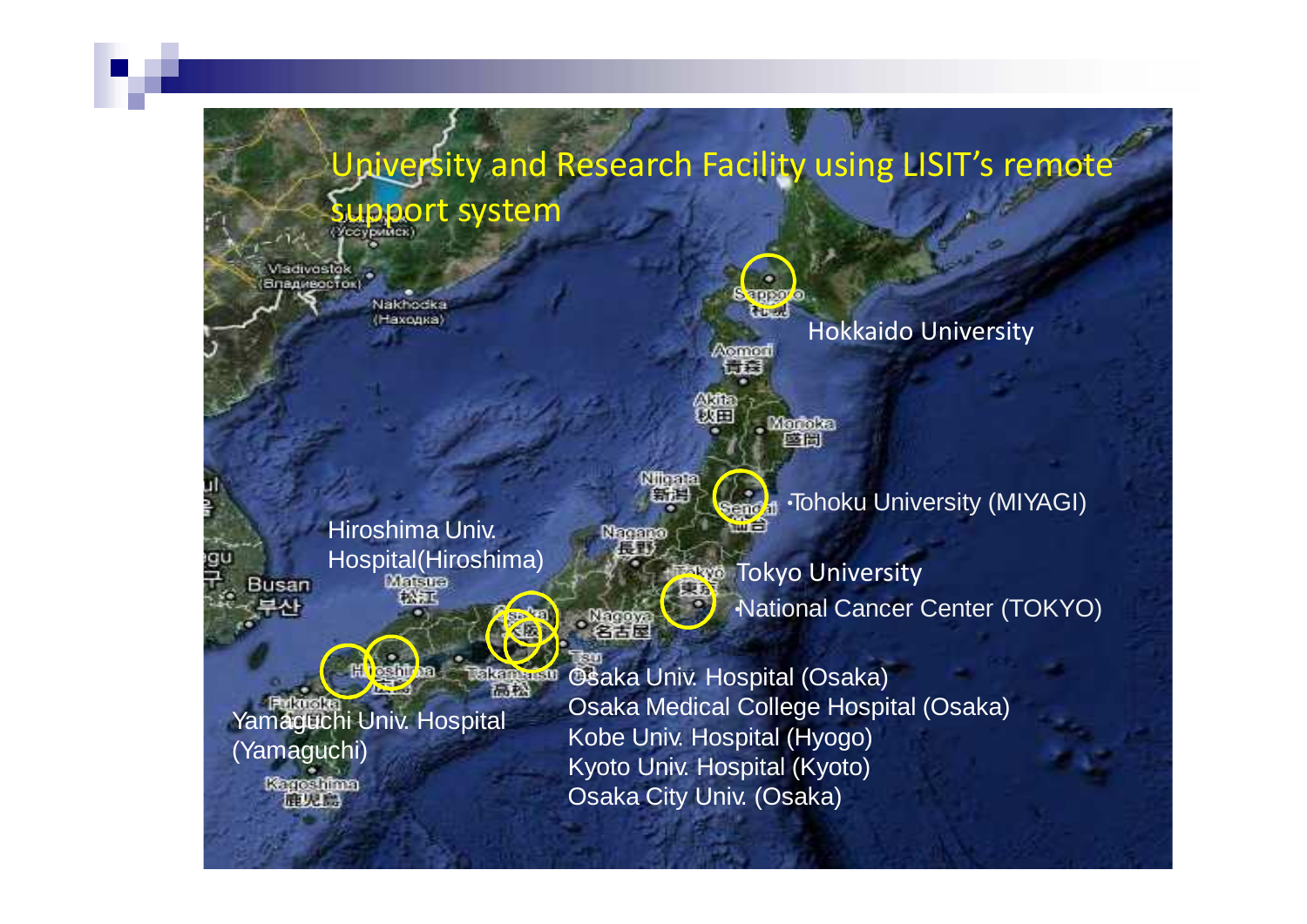# **Business Opportunity**

Market Pains:

- Creating bio-medical imaging marker require professional knowledge and time consuming work.
- Statistics and data management after image processing is essential for clinical research and trials
- PACS system is expensive and only for department of Radiology. Cloud-based vender neutral archive (VNA) is keep low cost, efficiency and robust.
- Not enough standardization QC for medical device, patient exposure dose controlling in Japan.
- Not enough standardization to validate the measurement methods to assess drug safety and efficacy in Japan.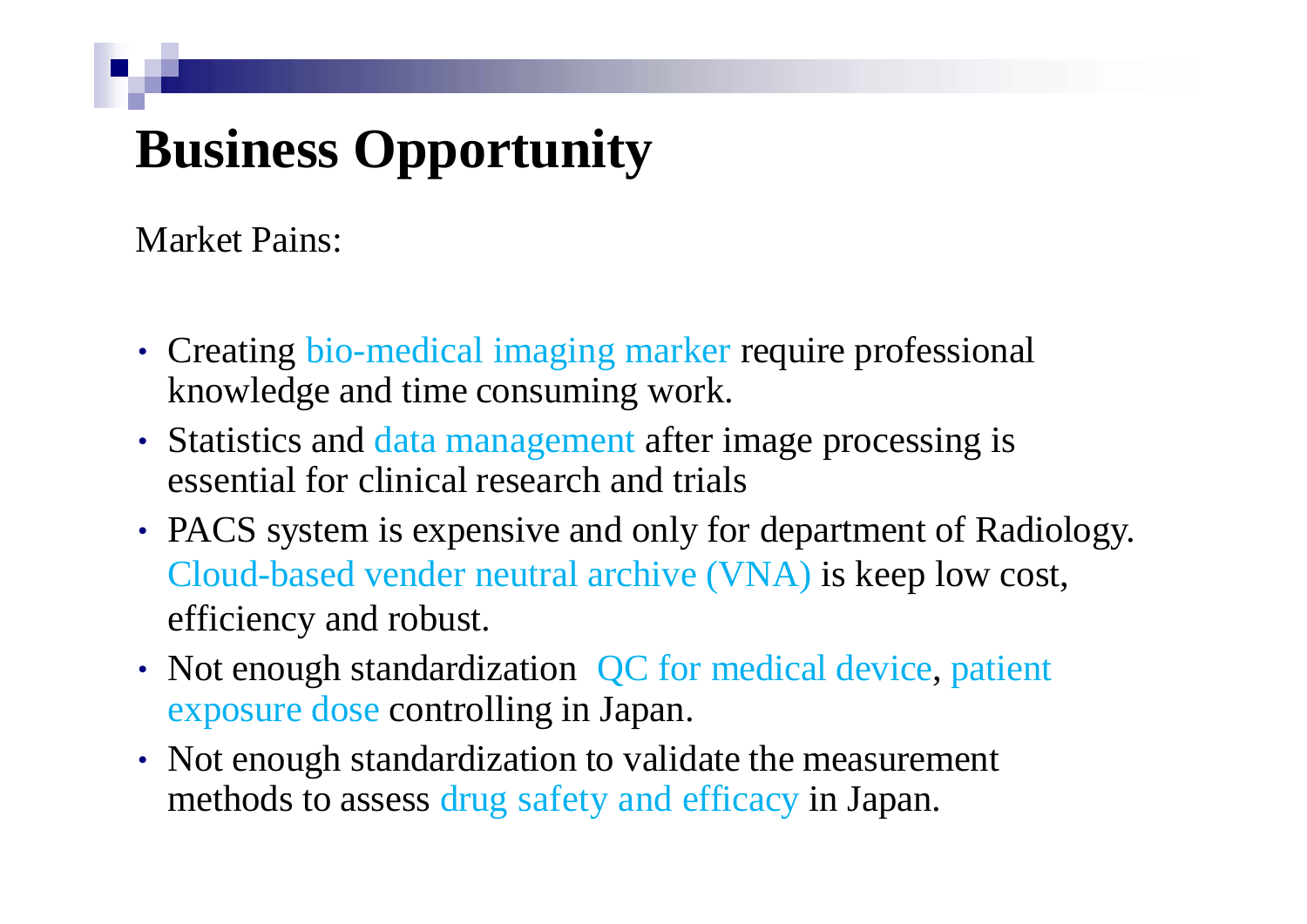## **LISIT's International Partners**

・ Mint Medical GmbH, Dossenheim / Heidelberg, Germany

- Image Information Systems, Rostock, Germany
- ・ Object Research Systems, Montreal, Quebec

- ・ imagilyts, Brussels, Belgium
- ・ Clariso, San Francisco, USA
- ・ tWAN Biotech Company, Taichung, Taiwan



medical







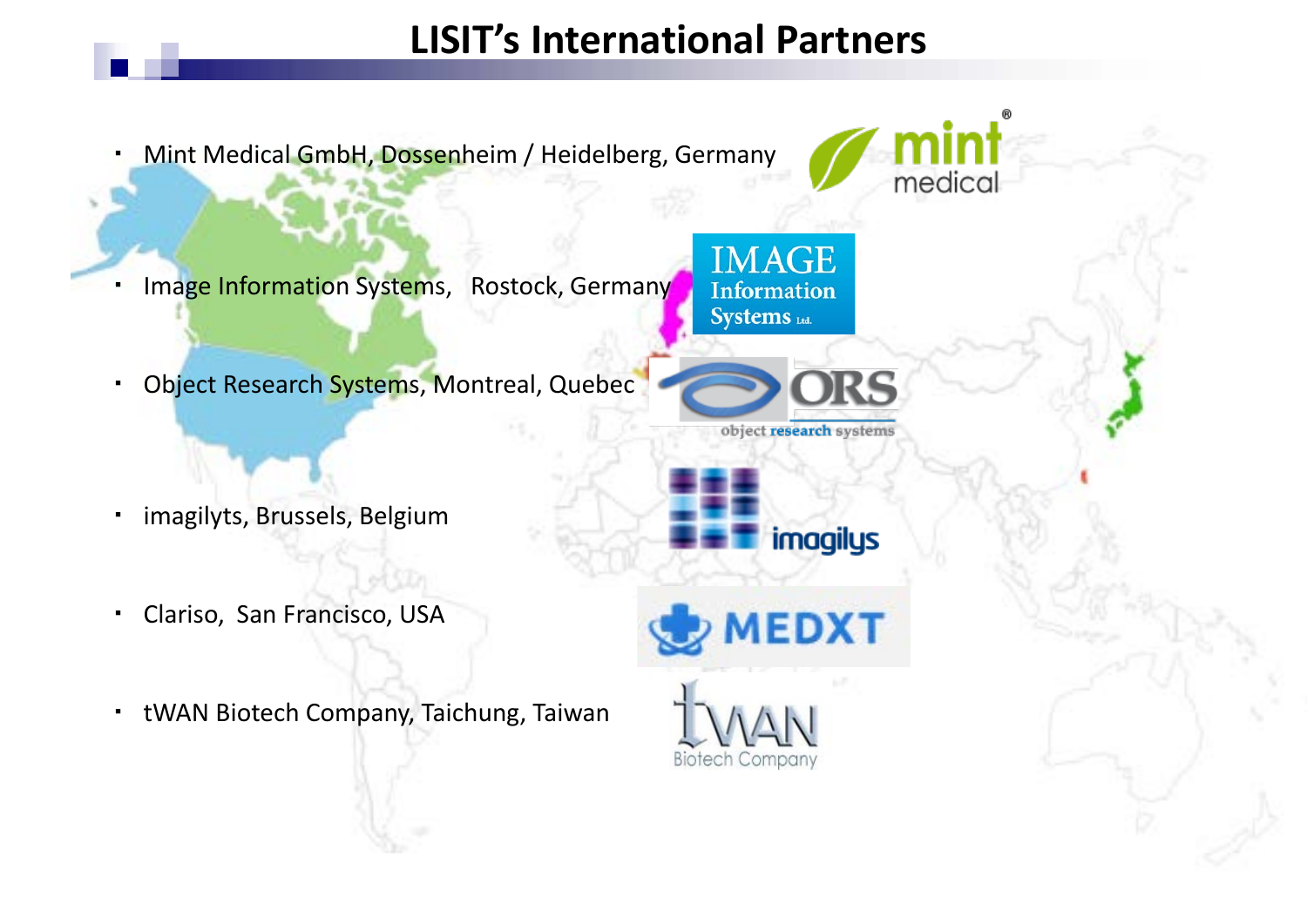

・Validated measurement using FDAapproved workstation and tools ・Custom Development for Educational and Research Facilities ・Quality Control service to the CT, MRI, PET device, Images, Display regulated DICOM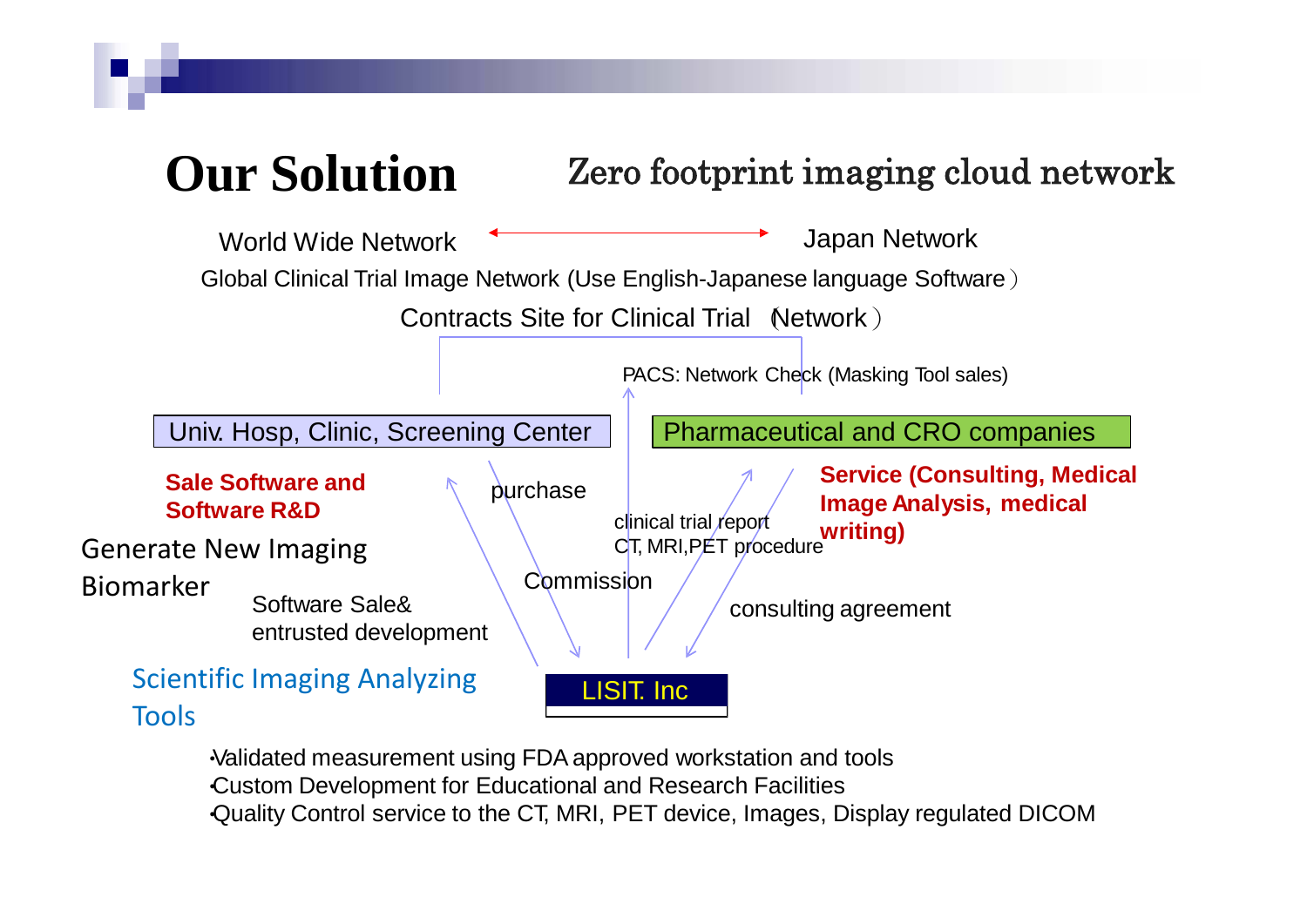## **Value Proposition of LISIT**

## **Professionals for medical imaging**

- Provide solutions for various problem of diagnostic, therapeutic imaging, research and educational medical image processing work.
- Thorough knowledge of multi-dimensional image processing and analysis.
	- □ Wide experienced operations of vender's 3D workstation.
	- Self-developed software for image analysis related to clinical trials.
- Provide medical imaging network & communication solution
	- Based on validated international "Masking tool: DICOM anonymous"
	- Developed image data communication system for clinical trials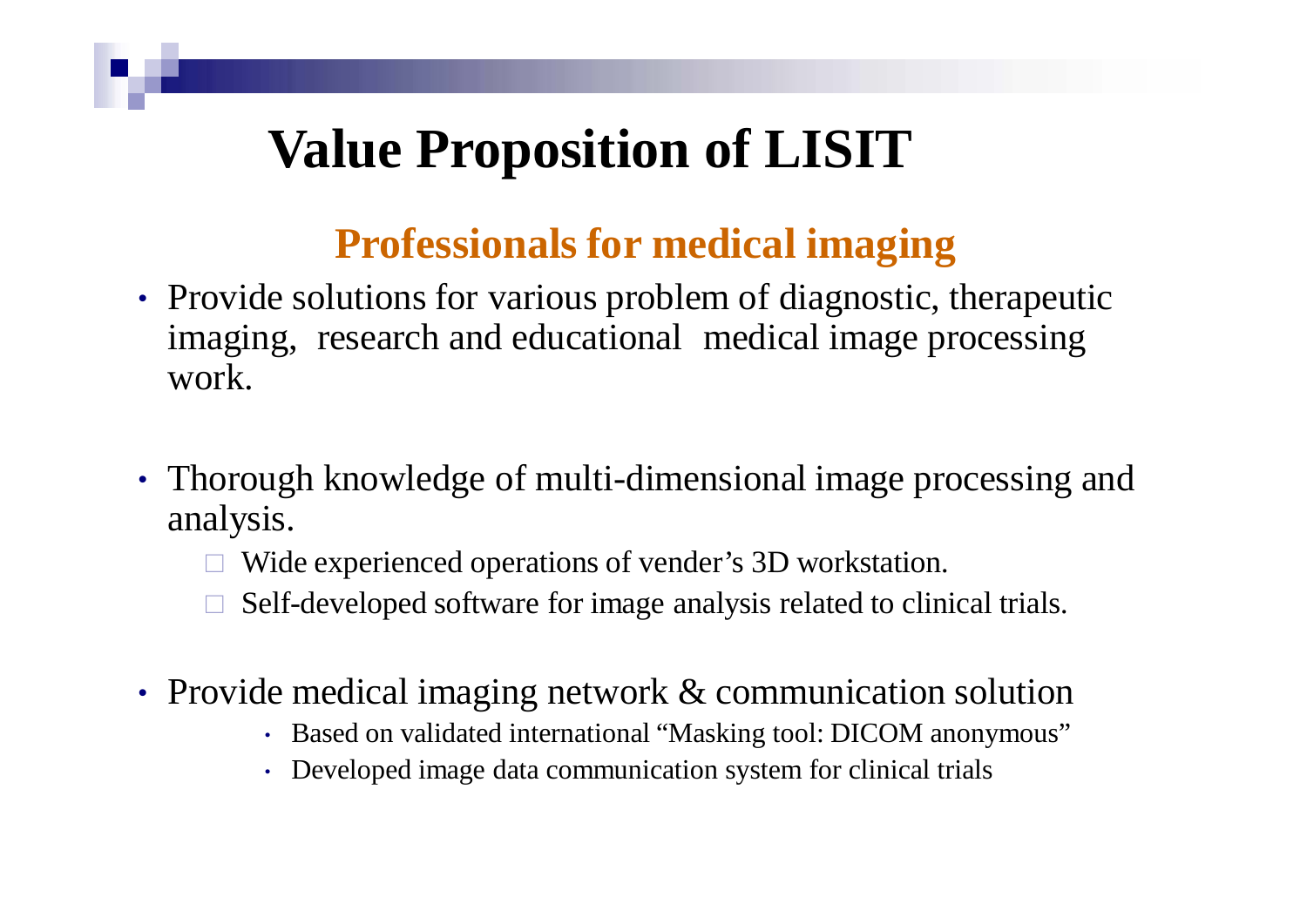# **Value Proposition of LISIT (2)**

## **Professionals for imaging solution in clinical trials**

- Provide up-to-date diagnostic imaging methodology (academic base)
- Translate protocol (imaging exam related contents) to Japanese- English for global study □ Optimize to fit Japanese situation in radiology department
- Consulting RECIST, Cheson, PERCIST, RANO, ir-RC, ir-RECIST1.1 etc measure using our developed software
- Analyze image data using various validated methods. plan and make CSV(computer system validation for ARO: Academic Research Organization)
- Provide the standardized validated reports based on Validated Large World Wide International Clinical Trials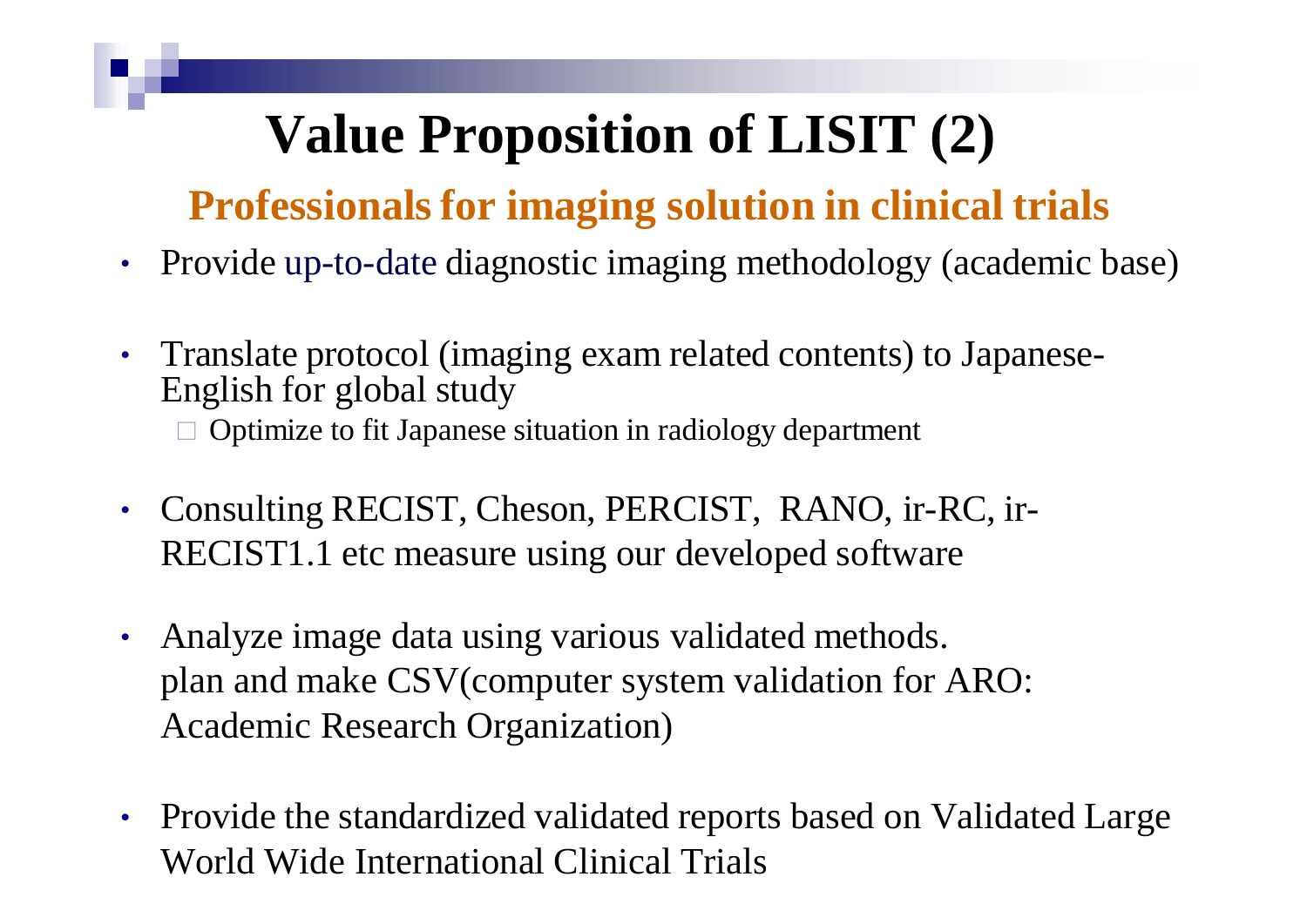### Consulting and EntrustedAnalysis Service usingAdvanced Partner's Software

### **Computational Flow Dynamics** (Research and Academic work)



Multi-sliced CT (Aquilion VZ, Toshiba Co, Tokvo, Japan) data (DICOM volume data) **Segmentation of AAA** (shape-based method to the bi-modal histogram) Surface and Mesh generation Shape trimming of inlet and outlet of AAA model (Original Program) **Computational Fluid Dynamics of blood flow of AAA** (solving using CFD solver)

Quantitative visualizations of blood flow of AAA

Schematic diagram of the technique in blood flow visualizing and analysis

### Analysis Planning



#### Condition  $p$  (Blood Density) = 1.06 g/cm<sup>3</sup> h (Blood Viscosity) = 0.0471 poise U(Inlet Velocity)  $= 50.0$  cm/sec L (Inlet Diameter) =  $2.50$  cm



### optimal approach for setting algorithms



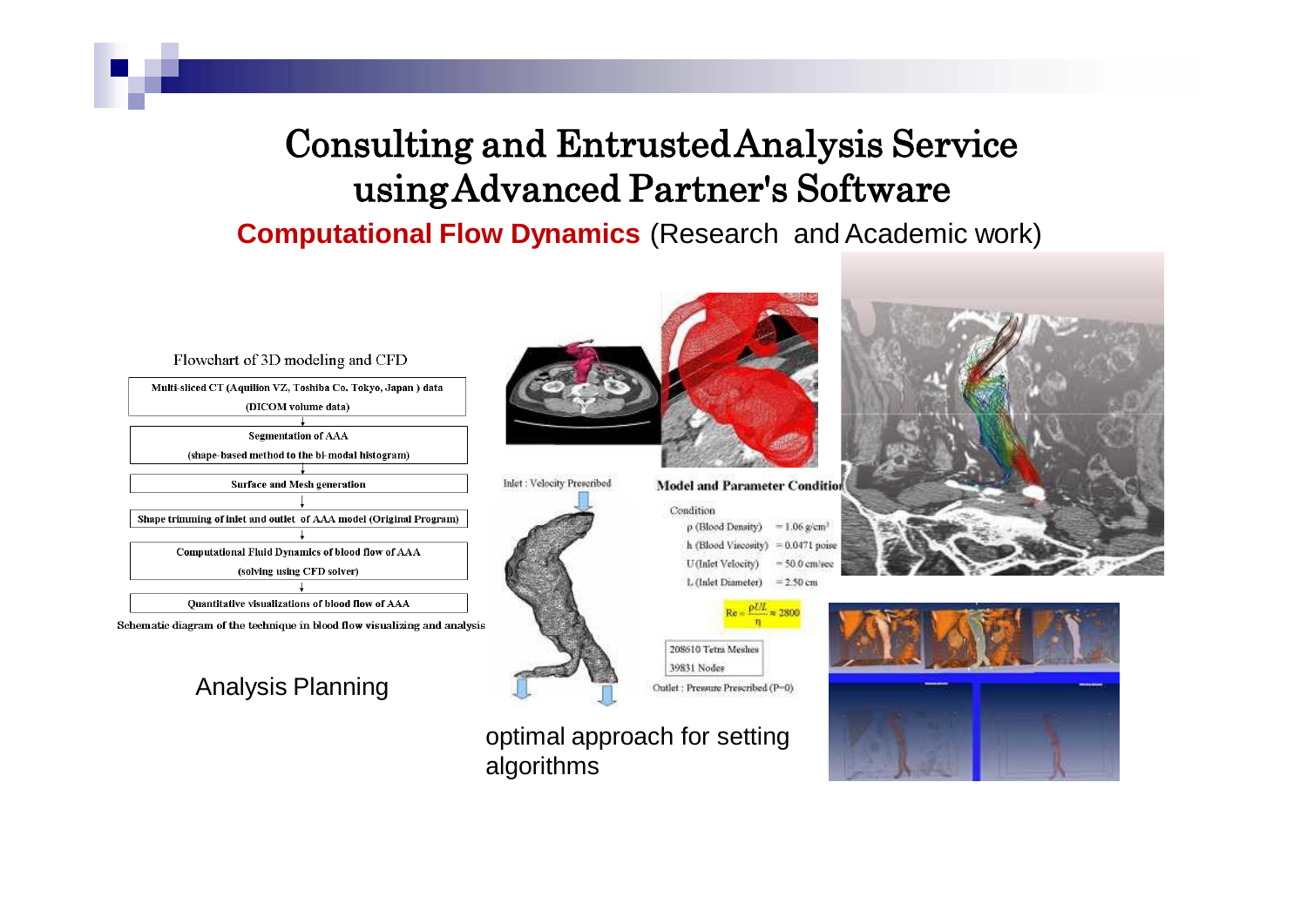### Image based solution for persistent case in clinical trial

Novelty LISIT Inc. Business

malignant neoplasm (Oncology)

- 1) Clinical trail of anti-cancer drug
- 2) RECIST

#### cranial nerve disease

- 1) cerebral infarction
- 2) Alzheimer disease

#### Bone disease

- 1) Osteoporosis
- 2) (RA:RheumatoidArthritis

cardiovascular disease

- 1) Measure angiographic stenosis
- 2) Cardiac Function (4D)

pulmonary [pulmonic] disease

- 1) interstitial lung disease
- 2) COPD, asthma 、emphysema

### mint Lesion developed by Mint Medical (Germany)



BrainMagix, imagilyts, Brussels, Belgium



WatchinGGO (Lung cancer imaging biomarker original developed LISIT)